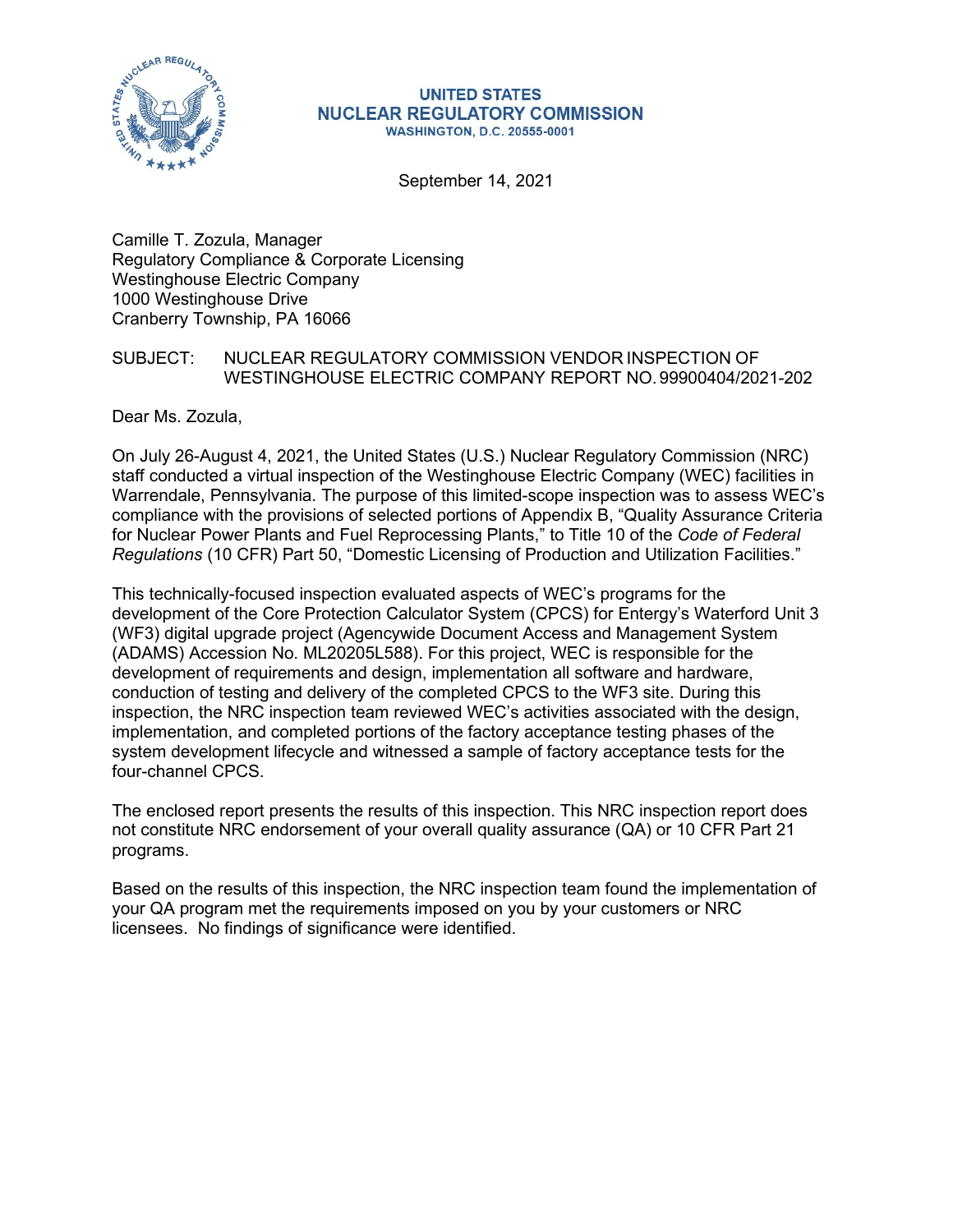In accordance with 10 CFR 2.390, "Public Inspections, Exemptions, Requests for Withholding," of the NRC's Rules of Practice, a copy of this letter, its enclosures, and your response will be made available electronically for public inspection in the NRC Public Document Room or from the NRC's document system, ADAMS, which is accessible from the NRC Web site at [http://www.nrc.gov/readingrm/adams.html.](http://www.nrc.gov/readingrm/adams.html)

Sincerely,

Kerri Kavanagh, Chief

Kum Kum (Signed by Kavanagh, Kerri)<br>on 09/14/21

Quality Assurance and Vendor Inspection Branch Division of Reactor Oversight Office of Nuclear Reactor Regulation

Docket No.: 99900404 EPID No.: l-2021-001-0132

Enclosure: Inspection Report No. 99900404/2021-202 and Attachment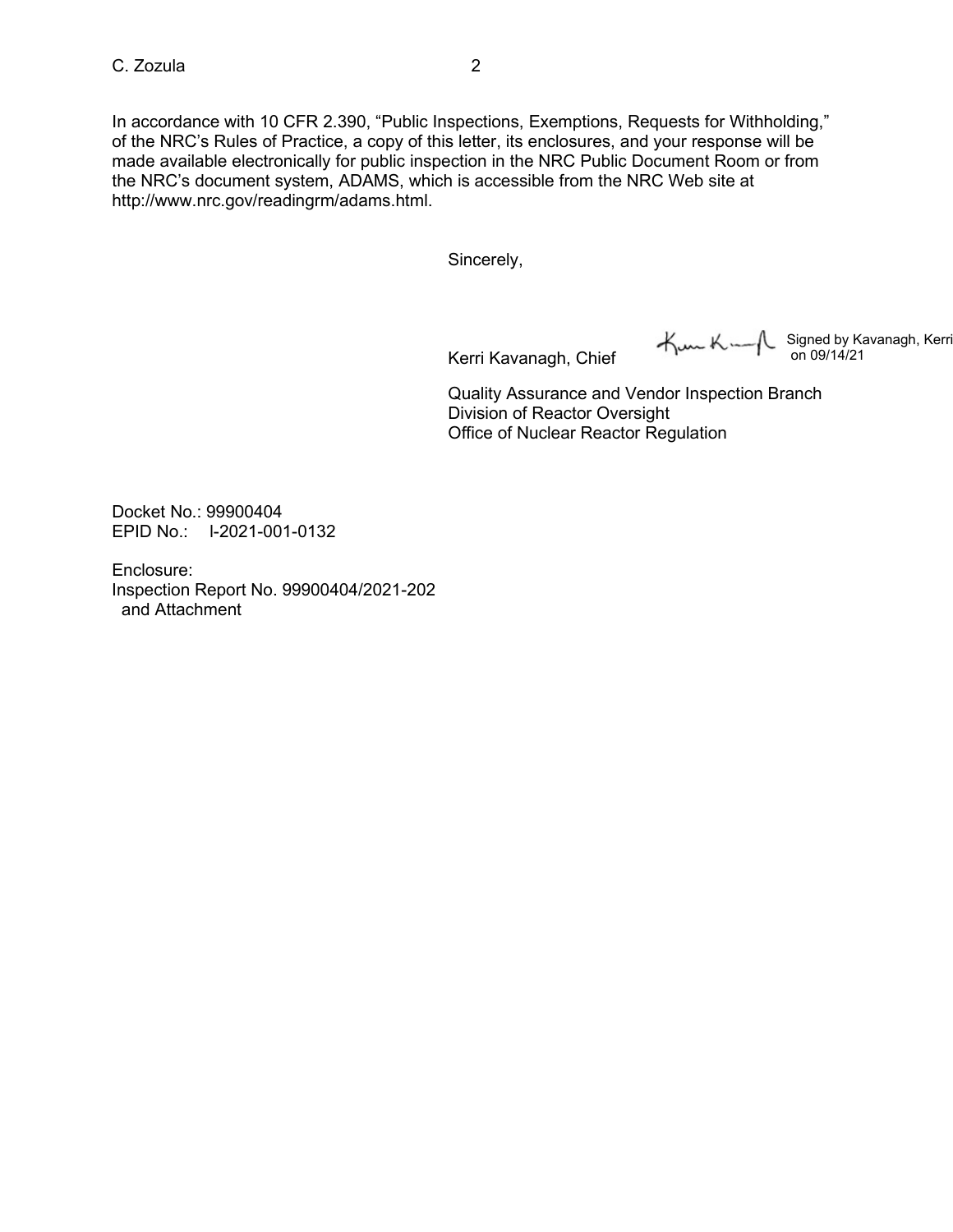## C. Zozula 3

SUBJECT: NUCLEAR REGULATORY COMMISSION INSPECTION OF WESTINGHOUSE ELECTRIC COMPANY REPORT NO. 99900404/2021-202 Dated: September 14, 2021

DISTRIBUTION: **ASakadales** KKavanagh CRegan RFelts KMorgan-Butler JNakoski AKlett **MWaters** JJohnston JDixon-Herrity SMakor **NTaylor** [zozulact@westinghouse.com](mailto:zozulact@westinghouse.com) [shakunma@westinghouse.com](mailto:shakunma@westinghouse.com)

|             | <b>ADAMS Accession No.: ML21251A610</b> | <b>NRR-106</b> |                 |  |  |
|-------------|-----------------------------------------|----------------|-----------------|--|--|
| <b>OFC</b>  | NRR/DRO/IQVB                            | NRR/DRO/IQVB   | NRR/DEX/EICB    |  |  |
| <b>NAME</b> | GGalletti                               | <b>DZhang</b>  | <b>RStattel</b> |  |  |
| <b>DATE</b> | 9/9/2021                                | 9/9/2021       | 9/10/2021       |  |  |
| <b>OFC</b>  | NRR/DEX/ELTB                            | NRR/DRO/IQVB   |                 |  |  |
| <b>NAME</b> | SDarbali                                | KKavanagh      |                 |  |  |
| <b>DATE</b> | 9/8/2021                                | 9/14/2021      |                 |  |  |
|             |                                         |                |                 |  |  |

### **OFFICIAL RECORD COPY**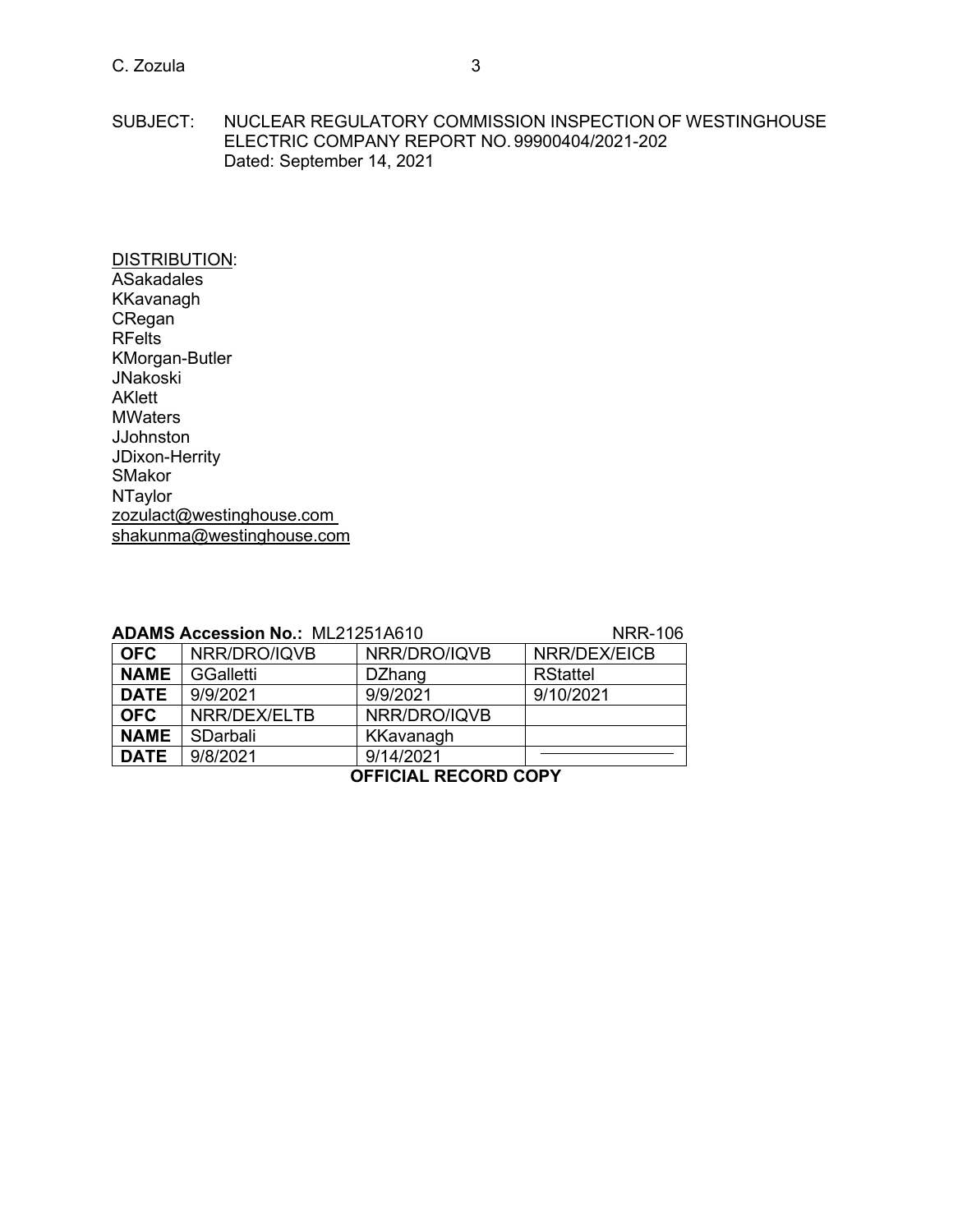#### **U.S. NUCLEAR REGULATORY COMMISSION OFFICE OF NUCLEAR REACTOR REGULATION DIVISION OF REACTOR OVERSIGHT VENDOR INSPECTION REPORT**

| Docket No.:              | 99900404                                                                                                                                            |                                              |  |
|--------------------------|-----------------------------------------------------------------------------------------------------------------------------------------------------|----------------------------------------------|--|
| Report No.:              | 99900404/2021-202                                                                                                                                   |                                              |  |
| Vendor:                  | <b>Westinghouse Electric Company</b>                                                                                                                |                                              |  |
| Vendor Contact:          | Camille T. Zozula, Manager<br>Phone: +1 (412) 374-2577<br>Email: zozulact@westinghouse.com                                                          |                                              |  |
| <b>Inspection Dates:</b> | July 26 - August 4, 2021                                                                                                                            |                                              |  |
| <b>Vendor Location:</b>  | <b>Westinghouse Electric Company</b><br>1000 Westinghouse Drive<br>Cranberry Township, PA 16066                                                     |                                              |  |
| Inspection Team Leader:  | Greg Galletti,                                                                                                                                      | NRR/DRO/IQVB                                 |  |
| Inspectors:              | Deanna Zhang<br><b>Richard Stattel</b><br>Samir Darbali                                                                                             | NRR/DRO/IQVB<br>NRR/DRO/EICB<br>NRR/DEX/ELTB |  |
| Approved by:             | Kerri Kavanagh, Chief<br><b>Quality Assurance Vendor Inspection Branch</b><br>Division of Reactor Oversight<br>Office of Nuclear Reactor Regulation |                                              |  |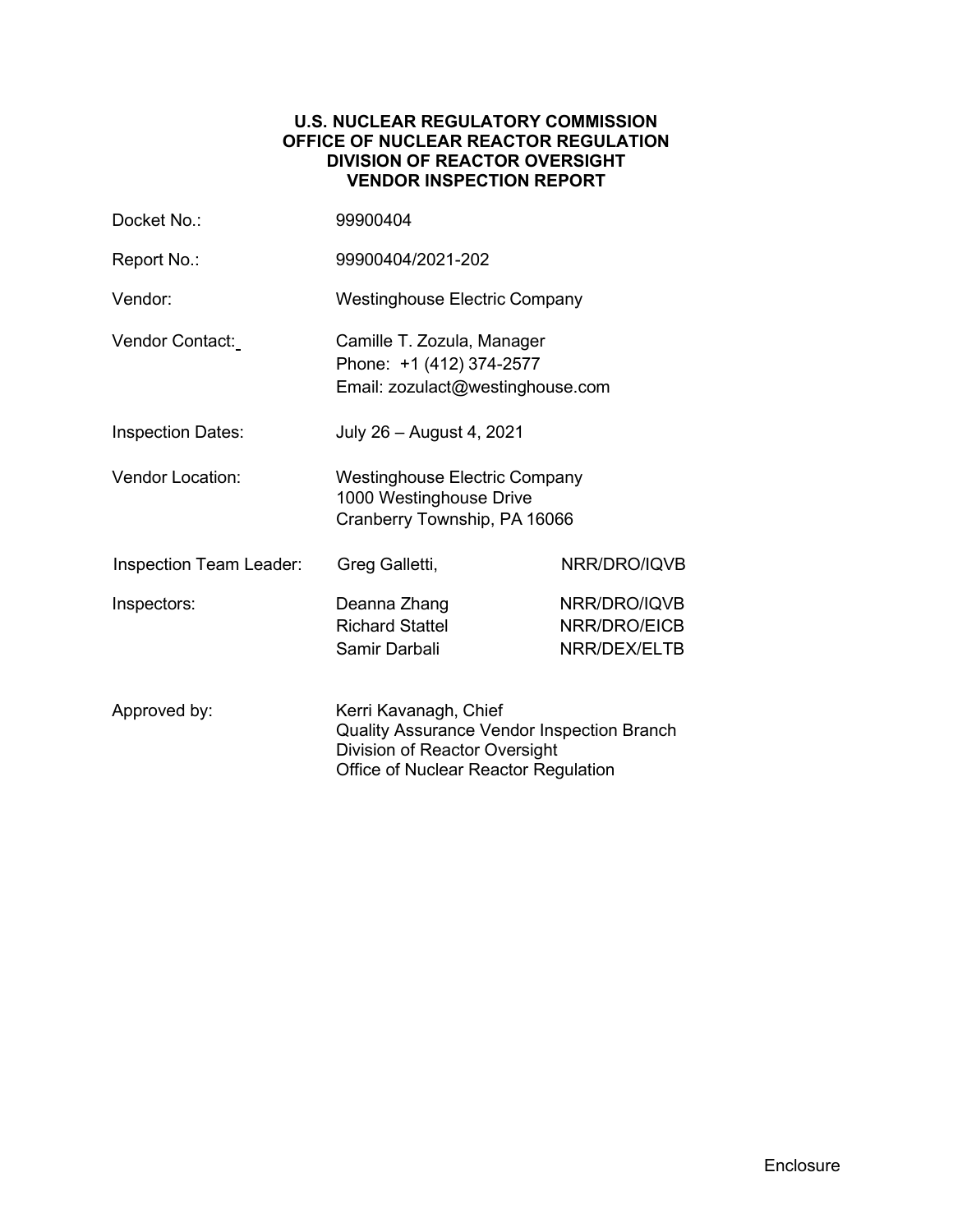## **EXECUTIVE SUMMARY**

#### Westinghouse Electric Company 99900404/2021-202

The United States (U.S.) Nuclear Regulatory Commission (NRC) staff conducted an inspection at the Westinghouse Electric Company (WEC) facilities in Warrendale, Pennsylvania. The purpose of this limited-scope inspection was to assess WEC's compliance with the provisions of selected portions of Appendix B, "Quality Assurance Criteria for Nuclear Power Plants and Fuel Reprocessing Plants," to Title 10 of the *Code of Federal Regulations* (10 CFR) Part 50, "Domestic Licensing of Production and Utilization Facilities." The NRC inspection team conducted this inspection from July 26 – August 4, 2021.

This technically-focused inspection evaluated aspects of WEC's programs for the development of the Core Protection Calculator System (CPCS) for Entergy's Waterford Electric Station Unit 3 (WF3) replacement project (Agencywide Document Access and Management System (ADAMS) Accession No. ML20205L588). For this project, WEC is responsible for the development of the system requirements, software and hardware requirements, detailed software and hardware design and implementation, all factory acceptance testing, and delivery of the completed CPCS to the WF3 site.

During this inspection, the NRC inspection team reviewed documentation for the design, implementation, and completed portions of the factory acceptance testing (FAT) phases of the WF3 CPCS development lifecycle. The NRC inspection team verified traceability of system requirements to lower level documentation, verified the implementation of WEC's configuration management and design control processes, verified independent verification and validation activities conducted by WEC staff, witnessed select FAT tests performed for the four-channel CPCS, and evaluated WEC's nonconformance and corrective action processes used during product development.

The following regulations served as the bases for this NRC inspection:

- Appendix B to 10 CFR Part 50
- 10 CFR Part 21, "Reporting of Defects and Noncompliance."

During the course of this inspection, the NRC inspection team used Inspection Procedure (IP) 43002, "Routine Inspections of Nuclear Vendors," dated January 27, 2017, and IP 35710, "Quality Assurance Inspection of Software Used in Nuclear Applications," dated January 30, 2018.

The information below summarizes the results of this inspection.

#### Design Control – CPCS Design and Implementation Phase Review

The NRC inspection team reviewed WEC's policies and implementing procedures that govern the design and implementation phase activities and design output documents for the WF3 CPCS project, to verify compliance with the requirements of Criterion III, "Design Control," of Appendix B to 10 CFR Part 50. The NRC inspection team reviewed a select sample of WF3 CPCS replacement project documentation for activities identified in each of the WF3 CPCS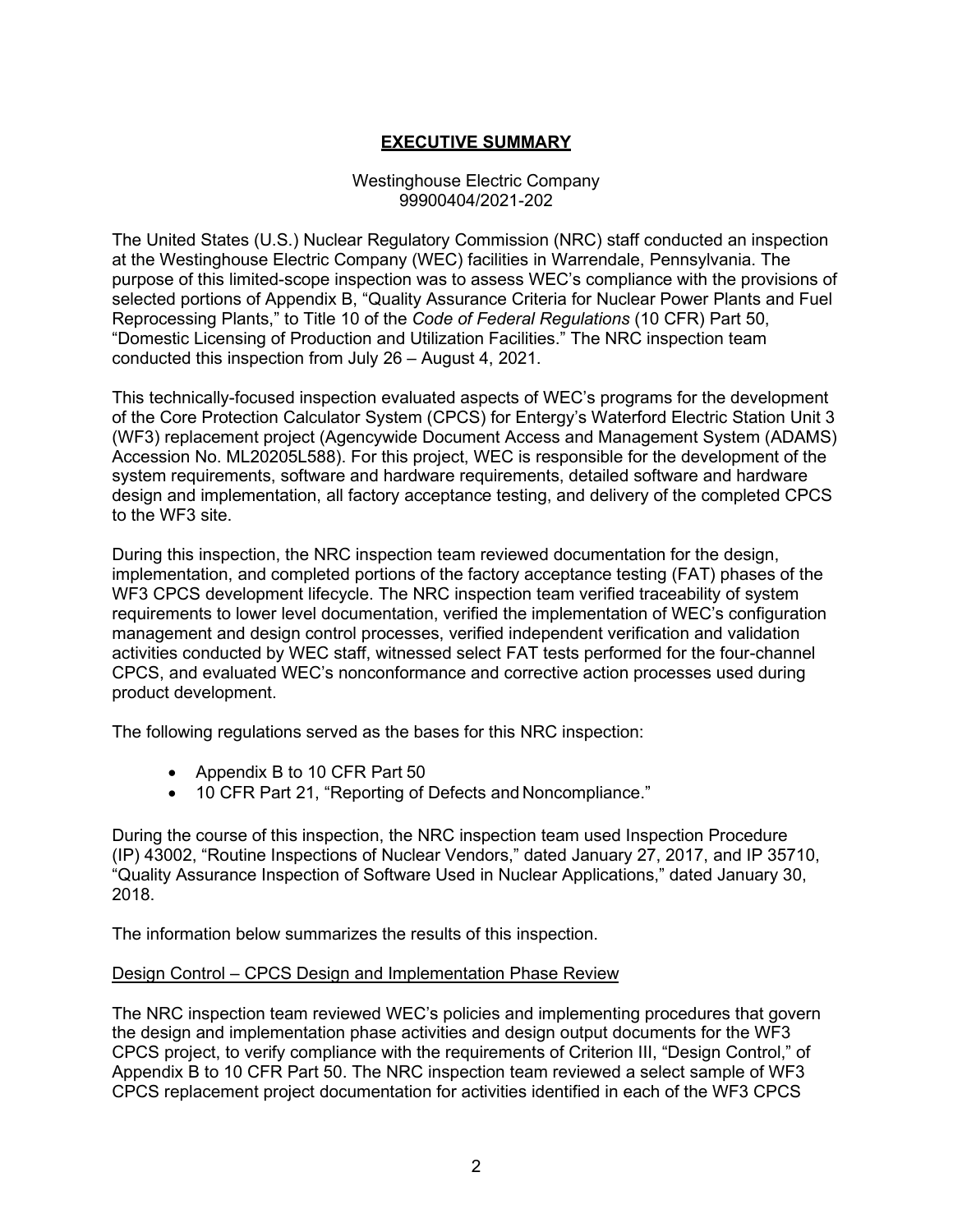specific plans and confirmed that these activities were performed in accordance with WEC policies and procedures. The NRC inspection team sampled Waterford 3 CPCS system requirements and confirmed that there was traceability of these system requirements to lower level documents. No findings of significance were identified.

#### Design Control – Independent Verification and Validation

The NRC inspection team reviewed WEC's policies and implementing procedures that govern independent verification and validation activities (IV&V), to verify compliance with the requirements of Criterion III, "Design Control," of Appendix B to 10 CFR Part 50. The NRC inspection team reviewed a sample of WEC's IV&V task reports, implementation processes, RITSs (Instrumentation and Controls (I&C) issues tracking reports) identified by the IV&V team for the WF3 CPCS design, implementation, and FAT phases and verified that the activities and results documented adhered to WEC processes and procedures related to IV&V. No findings of significance were identified.

### Test Control

The NRC inspection team reviewed WEC's policies and implementing procedures that govern the implementation of its test control program to verify compliance with the requirements of Criterion XI, "Test Control," of Appendix B to 10 CFR Part 50. The NRC inspection team reviewed the WF3 CPCS one-channel and four-channel test procedures, a sample of the onechannel test results for the WF3 CPCS, and witnessed a select set of four-channel CPCS FAT tests. Based on the sample of documents reviewed and FAT tests witnessed, the NRC inspection team confirmed that WEC test engineers performed these tests and documented the test results in accordance with applicable test procedures. No findings of significance were identified.

#### Nonconformances and Corrective Action

The NRC inspection team reviewed WEC's policies and implementing procedures that govern Criterion XV, "Nonconforming Materials, Parts, or Components," and Criterion XVI, "Corrective Action," of Appendix B to 10 CFR Part 50. The NRC inspection team reviewed a sample of WEC's nonconformances and corrective action reports. The NRC inspection team confirmed adequate implementation of the nonconformance processes, corrective action program, and I&C issues tracking processes in accordance with Westinghouse instructions and procedural guidance. No findings of significance were identified.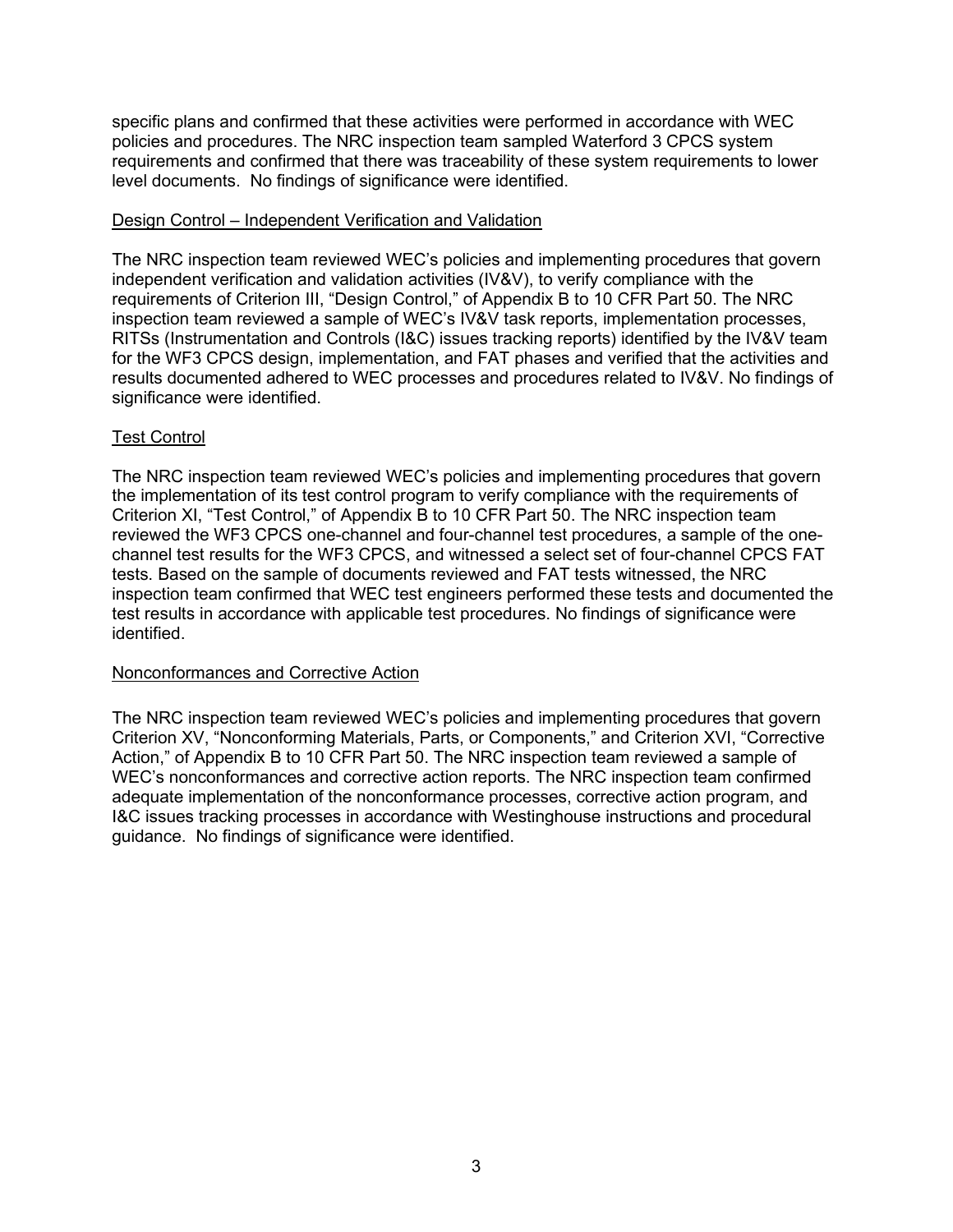## **REPORT DETAILS**

#### **1. Design Control – CPCS Design and Implementation PhaseReview**

#### a. Inspection Scope

The U.S. Nuclear Regulatory Commission (NRC) inspection team reviewed Westinghouse Electric Company, LLC's (hereafter referred to as WEC) policies and implementing procedures that govern the design and implementation phase activities of the development lifecycle for the Waterford Steam Electric Station Unit 3 (WF3) Core Protection Calculator System (CPCS) to verify compliance with the regulatory requirements of Criterion III, "Design Control," of Appendix B, "Quality Assurance Criteria for Nuclear Power Plants and Fuel Reprocessing Plants," to Title 10 of the *Code of Federal Regulations* (10 CFR) Part 50, "Domestic Licensing of Production and Utilization Facilities."

The NRC inspection team reviewed a select sample of WF3 CPCS replacement project documentation for activities identified in each of the WF3 CPCS specific plans and confirmed that these activities were performed in accordance with WEC policies and procedures. The NRC inspection team sampled Waterford 3 CPCS system requirements, which encompassed design attributes related to system response time, system loading, equipment qualification, electrical and data isolation, and cyber security. The NRC inspection team confirmed that there was traceability of these system requirements to lower level documents (e.g., software requirements and design specifications, hardware design specification and drawings, software code, test procedures, preliminary test results).

The NRC inspection team discussed the WF3 CPCS design processes and development plans with WEC's management and technical personnel. The references and attendance lists in the attachment to this inspection report identify the documents reviewed and personnel interviewed by the NRC inspection team.

#### b. Observations and Findings

No findings of significance were identified.

c. Conclusions

The NRC inspection team concluded that WEC's implementation of their policy and procedures for control of the requirements phase activities satisfied the regulatory requirements set forth in Criterion III of Appendix B to 10 CFR Part 50. Based on the limited set of documents reviewed, the NRC inspection team determined that WEC was implementing its policies and procedures associated with design and development activities for the WF3 CPCS replacement project. No findings of significance were identified.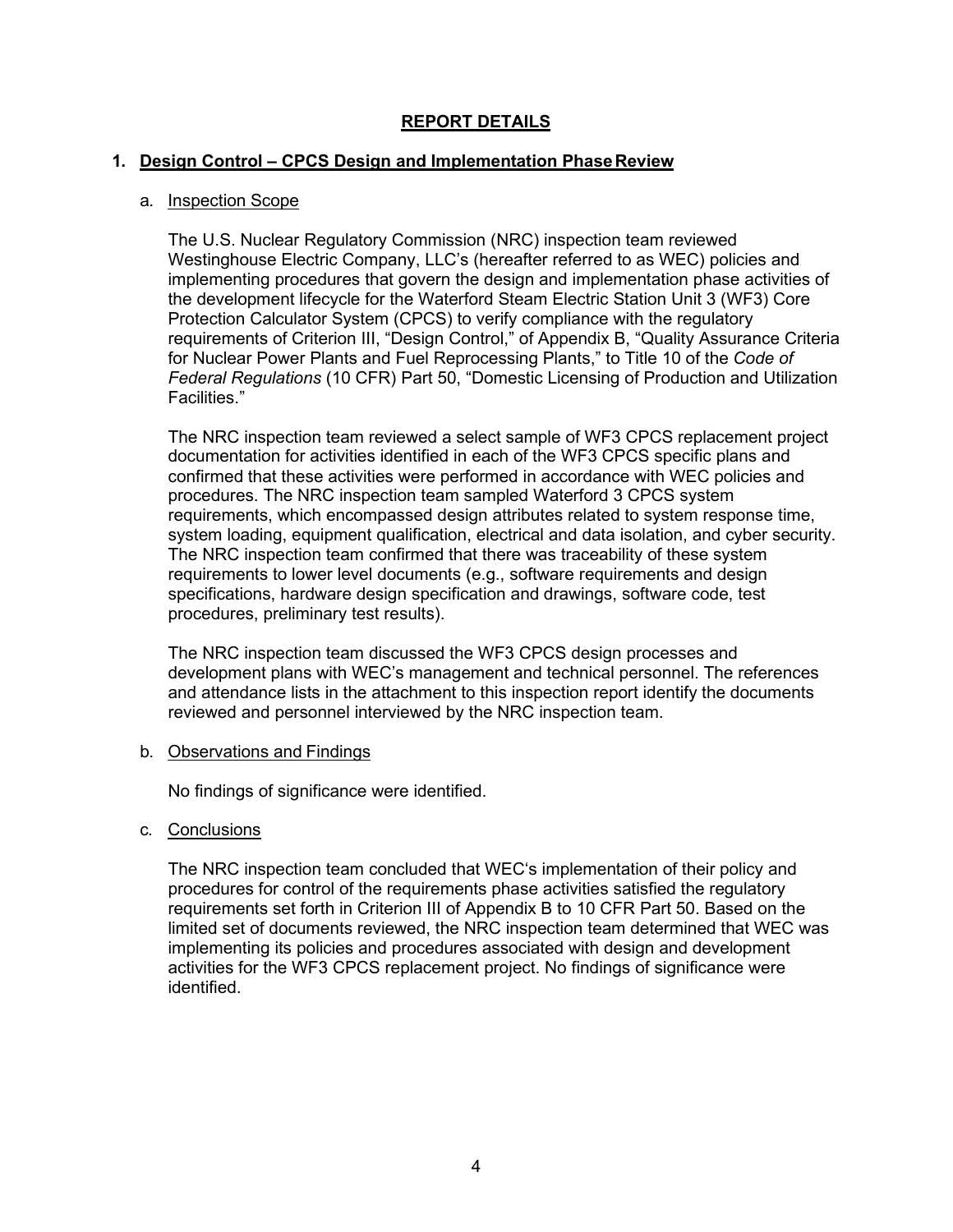## **2. Design Control – Independent Verification and Validation (IV&V)**

#### a. Inspection Scope

The NRC inspection team evaluated WEC's policies and procedures that govern the implementation of independent verification and validation (IV&V) process for WF3 CPCS to verify compliance with the regulatory requirements of Criterion III to Appendix B of 10 CFR Part 50. The NRC inspection team concentrated their review on plans and procedures established for IV&V for the WF3 CPCS digital upgrade project.

The NRC inspection team reviewed a sample of IV&V task reports completed for the design and implementation phases of the WF3 CPCS development lifecycle and verified that the activities and results documented in these reports adhered to WEC processes and procedures related to IV&V. The NRC inspection team also reviewed a sample of RITS (I&C issues tracking) identified in the IV&V task reports and confirmed that the deficiencies identified were adequately captured in the RITS database, and that proposed corrective actions were identified and implemented or continued to be adequately tracked for implementation. The NRC inspection team reviewed RITS documenting IV&V review activities for these analyses and confirmed the issues identified were adequately documented and dispositioned.

The NRC inspection team discussed the IV&V processes and procedures with WEC's management and technical personnel. The references and attendance lists in the attachment to this inspection report identify the documents reviewed and personnel interviewed by the NRC inspection team.

#### b. Observations and Findings

No findings of significance were identified.

### c. Conclusions

The NRC inspection team concluded that WEC was implementing its IV&V programs activities in accordance with the regulatory requirements of Criterion III of Appendix B to 10 CFR Part 50. Based on the limited sample of documents reviewed and activities observed, the NRC inspection team determined that WEC was implementing its policies and procedures associated with IV&V program activities. No findings of significance were identified.

### **3. Test Control**

#### a. Inspection Scope

The NRC inspection team reviewed WEC's policies and implementing procedures that govern the implementation of its test control program to verify compliance with the requirements of Criterion XI, "Test Control," of Appendix B to 10 CFR Part 50.

The NRC inspection team reviewed the WF3 CPCS one-channel test procedure and a sample of the one-channel test results for the WF3 CPCS and verified that the sample of one-channel test results reviewed met the acceptance criteria in the test procedure. The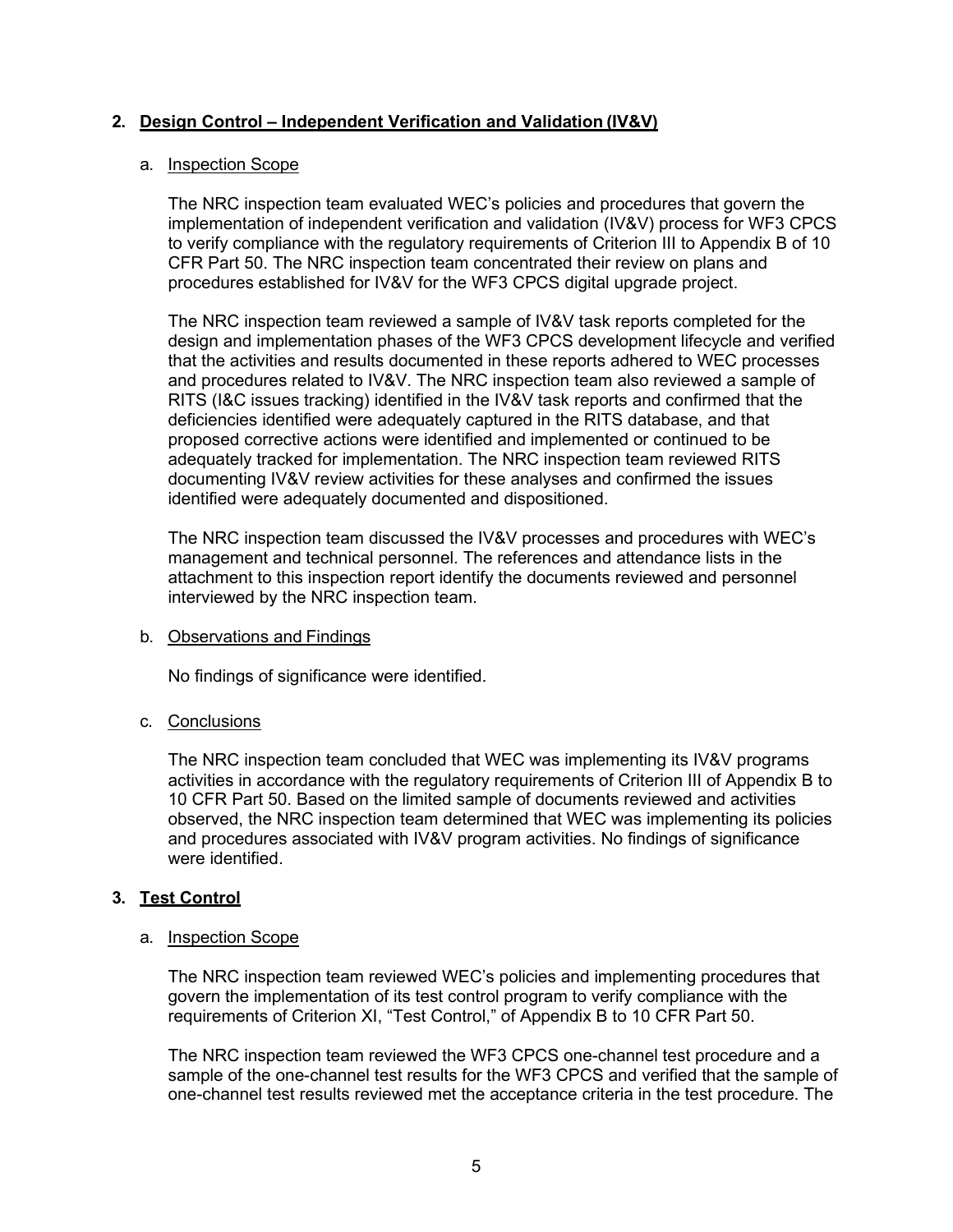NRC inspection team reviewed the four-channel test procedure for the WF3 CPCS and witnessed a select set of factory acceptance tests performed for the four-channel CPCS. The NRC inspection team verified that the test procedure provided adequate coverage to validate the system functions. The NRC inspection team observed that WEC test engineers performed these tests and documented the test results in accordance with these test procedures.

The NRC inspection team discussed the test control program with WEC's management and technical staff. The attachment to this inspection report lists the documents reviewed and the staff interviewed by the NRC inspection team with WEC's management and technical personnel.

#### b. Observations and Findings

No findings of significance were identified.

### c. Conclusion

The NRC inspection team concluded that WEC was implementing its test control program in accordance with the regulatory requirements of Criterion XI of Appendix B to 10 CFR Part 50. Based on the limited sample of documents reviewed and the factory acceptance tests witnessed for the four-channel CPCS, the NRC inspection team determined that WEC was implementing its policies and procedures associated with its test control program. No findings of significance were identified.

## **4. Nonconformance and Corrective Action Program (CAP) Review**

### a. Inspection Scope

The NRC inspection team reviewed WEC's policies and implementing procedures that govern the control of nonconformances and corrective action to verify compliance with the requirements of Criterion XV, "Nonconforming Materials, Parts, or Components," and Criterion XVI, "Corrective Action," of Appendix B to 10 CFR Part 50.

The NRC inspection team reviewed the quality procedures governing the corrective action and nonconformance processes including development and disposition of RITS, Requests for Engineering Changes (RECs), and Software Change Requests, and sampled each for the WF3 CPCS replacement projects. The NRC inspection team sampled issues identified during the design and implementation phases, as well as, onechannel testing, four-channel CPCS FAT dry-run testing, and on-going FAT of the fourchannel CPCS. The NRC inspection team confirmed adequate implementation of the nonconformance processes, corrective action program, and RITS processes in accordance with WEC instructions and procedural guidance.

The NRC inspection team discussed the nonconformance and the corrective action programs with WEC's management and technical personnel. The references and attendance lists in the attachment to this inspection report identify the documents reviewed and personnel interviewed by the NRC inspection team.

### b. Observations and Findings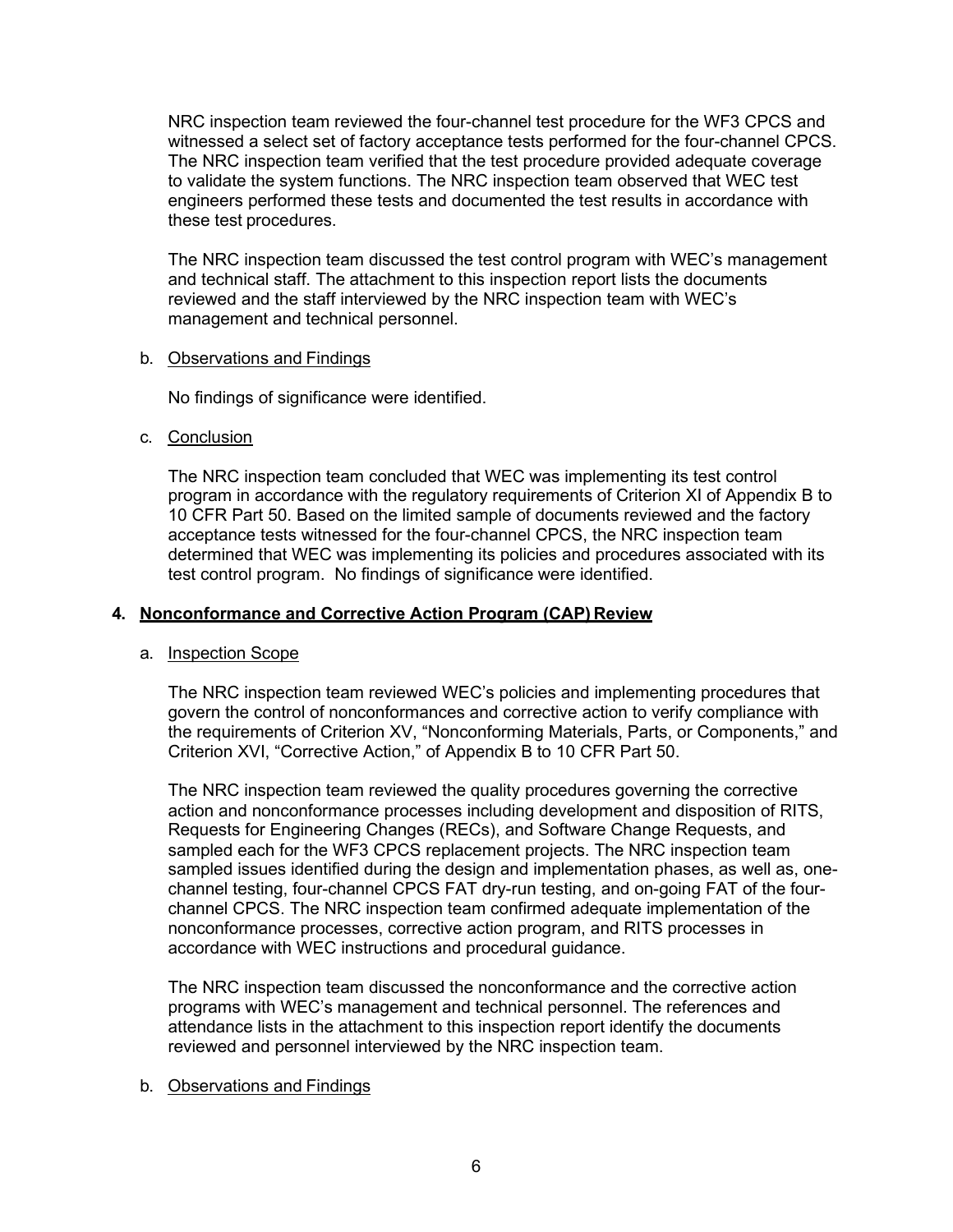No findings of significance were identified.

#### c. Conclusion

The NRC inspection team concluded that WEC was implementing its nonconformances and corrective action program in accordance with the requirements of Criterion XV and Criterion XVI of Appendix B to 10 CFR Part 50. Based on the limited sample of documents reviewed and activities observed, the NRC inspection team determined that WEC was implementing its policies and procedures associated with nonconformances and corrective action program activities. No findings of significance were identified.

#### **5. Entrance and Exit Meetings**

On July 26, 2021, the NRC inspection team presented the inspection scope during an entrance meeting with, Ms. Camille Zozula, Manager, Regulatory Compliance & Corporate Licensing, and other WEC personnel. On August 4, 2021, the NRC inspection team presented the inspection results and observations during an exit meeting with Ms. Camille Zozula, and other WEC personnel. The attachment to this report lists the attendees of the entrance and exit meetings, as well as those individuals whom the NRC inspection team interviewed.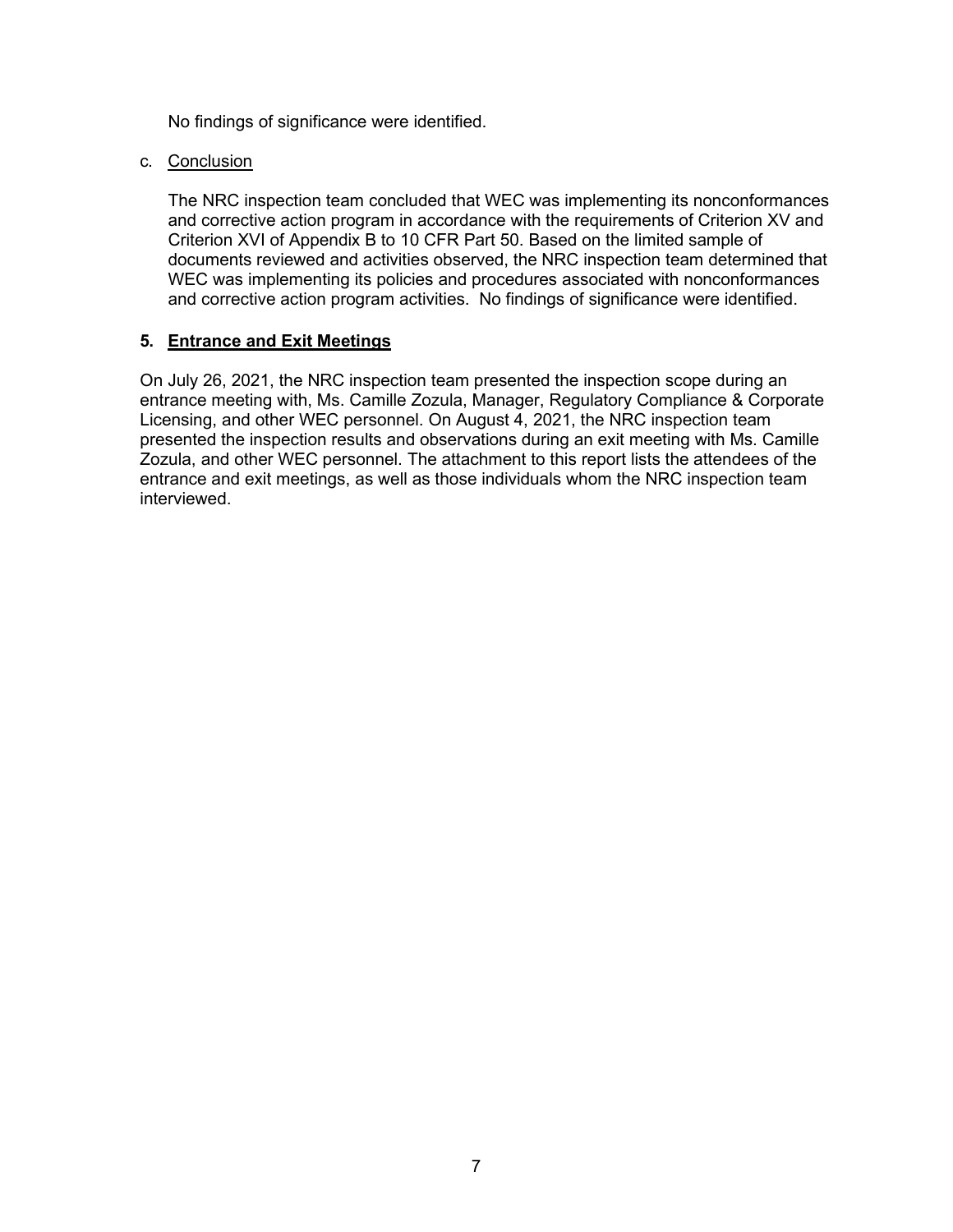## **ATTACHMENT**

# 1. PERSONS CONTACTED AND NRC STAFF INVOLVED:

| <b>Name</b>                     | <b>Affiliation</b> | 07/26/2021<br><b>Entrance</b> | 08/04/2021<br><b>Exit</b> | <b>Interviewed</b>      |
|---------------------------------|--------------------|-------------------------------|---------------------------|-------------------------|
| Matthew Shakun                  | <b>WEC</b>         | Χ                             | X                         | X                       |
| Maria Assard                    | <b>WEC</b>         | $\overline{\mathsf{X}}$       | $\overline{\mathsf{x}}$   |                         |
| Roger Costantino                | <b>WEC</b>         | X                             | X                         | X                       |
| Christopher<br>Crefeld          | <b>WEC</b>         | X                             |                           |                         |
| Allen Denyer                    | <b>WEC</b>         | $\overline{\mathsf{X}}$       |                           | X                       |
| Matt Johnson                    | <b>WEC</b>         |                               |                           | X                       |
| <b>Nicole Kurant</b>            | <b>WEC</b>         | X                             | X                         | X                       |
| Alex Lee                        | <b>WEC</b>         | $\overline{\mathsf{x}}$       |                           | $\overline{\mathsf{x}}$ |
| Kenneth Lunz                    | <b>WEC</b>         | X                             | X                         |                         |
| Lisa Manning                    | <b>WEC</b>         | $\overline{\mathsf{X}}$       | $\overline{\mathsf{x}}$   | Χ                       |
| <b>Tyler Morissette</b>         | <b>WEC</b>         | $\overline{\mathsf{x}}$       | $\overline{\mathsf{x}}$   | $\overline{\mathsf{X}}$ |
| <b>Warren Odess-</b><br>Gillett | <b>WEC</b>         | X                             | X                         | X                       |
| David Malarik                   | <b>WEC</b>         | Χ                             | Χ                         | Χ                       |
| <b>Brett Henchar</b>            | <b>WEC</b>         | $\overline{\mathsf{x}}$       | $\overline{\mathsf{x}}$   | $\overline{\mathsf{x}}$ |
| <b>Brad LeDonne</b>             | <b>WEC</b>         |                               |                           | X                       |
| Lori Richards                   | <b>WEC</b>         | X                             | X                         |                         |
| Christopher<br><b>Srock</b>     | <b>WEC</b>         | X                             |                           |                         |
| Jerry Stanley                   | <b>WEC</b>         |                               |                           | X                       |
| Serdar Uyar                     | <b>WEC</b>         | Χ                             | X                         | X                       |
| Murat Uzman                     | <b>WEC</b>         | $\overline{\mathsf{x}}$       | $\overline{\mathsf{X}}$   | X                       |
| Earl Wagoner                    | <b>WEC</b>         | $\overline{\mathsf{x}}$       | $\overline{\mathsf{x}}$   | $\overline{\mathsf{x}}$ |
| <b>Michael Pezek</b>            | <b>WEC</b>         | $\overline{\mathsf{x}}$       |                           | $\overline{\mathsf{x}}$ |
| <b>Matthew Wereb</b>            | <b>WEC</b>         | $\overline{\mathsf{X}}$       |                           |                         |
| <b>Dimitri Niaros</b>           | <b>WEC</b>         | $\overline{\mathsf{x}}$       | Χ                         |                         |
| <b>Terry Rudek</b>              | <b>WEC</b>         | $\overline{\mathsf{x}}$       | $\overline{\mathsf{x}}$   |                         |
| David Moody                     | <b>WEC</b>         |                               | X                         | X                       |
| Jason Rotondo                   | <b>WEC</b>         |                               |                           | X                       |
| <b>Tara Werner</b>              | <b>WEC</b>         |                               |                           | $\overline{\mathsf{x}}$ |
| <b>Chris Phillips</b>           | <b>WEC</b>         |                               |                           | $\overline{\mathsf{X}}$ |
| Camille Zozula                  | <b>WEC</b>         | Χ                             | X                         |                         |
| <b>Steve Packard</b>            | <b>WEC</b>         | X                             |                           | X                       |
| Matthew                         | <b>WEC</b>         |                               |                           | X                       |
| Thompson                        |                    |                               |                           |                         |
| <b>Robert Beasley</b>           | <b>WEC</b>         | X                             |                           | X                       |
| <b>Brian</b><br>Domitrovich     | <b>WEC</b>         | X                             | X                         | X                       |
| <b>Chad Gigliotti</b>           | <b>WEC</b>         | Χ                             | Χ                         |                         |
| Loren Miller                    | <b>WEC</b>         | X                             | $\overline{\mathsf{x}}$   |                         |
| Erin Orga                       | <b>WEC</b>         | $\overline{\mathsf{x}}$       |                           | X                       |
| Jonathan Drexler                | <b>WEC</b>         |                               |                           | X                       |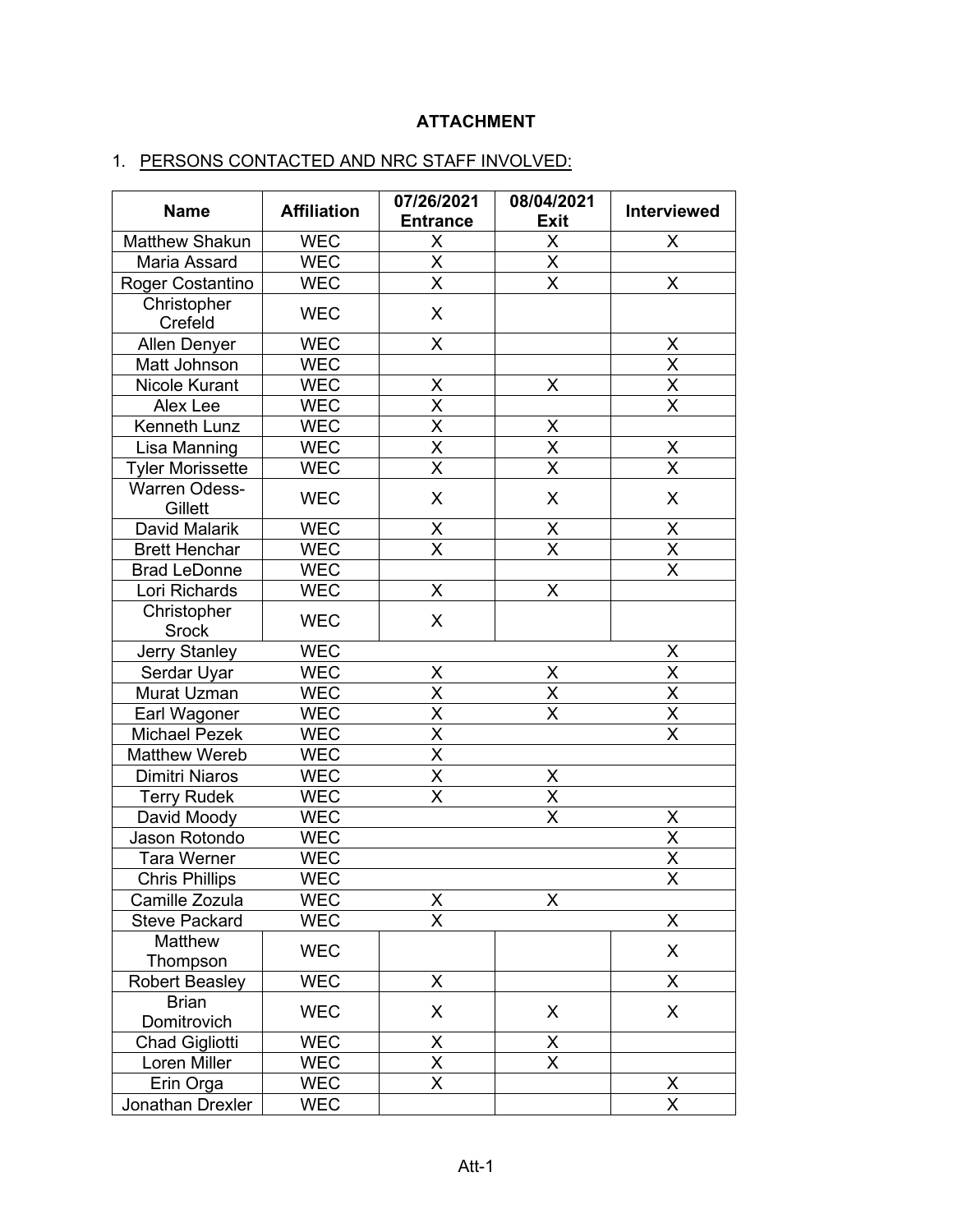| <b>Name</b>            | <b>Affiliation</b> | 07/26/2021<br><b>Entrance</b> | 08/04/2021<br><b>Exit</b> | <b>Interviewed</b> |
|------------------------|--------------------|-------------------------------|---------------------------|--------------------|
| <b>Gary Brassert</b>   | <b>WEC</b>         |                               | X                         |                    |
| John Hornsby           | Entergy            |                               | X                         |                    |
| <b>William Truss</b>   | Entergy            | X                             | X                         |                    |
| <b>Chris Talzac</b>    | Entergy            | X                             | X                         |                    |
| <b>Alan Harris</b>     | Entergy            | X                             | X                         |                    |
| Remy Devo              | Entergy            | X                             |                           |                    |
| Jacob<br>Champagne     | Entergy            |                               | X                         |                    |
| <b>Brian Vickery</b>   | Entergy            | X                             |                           |                    |
| <b>Greg Galletti</b>   | <b>NRC</b>         | X                             | X                         |                    |
| Deanna Zhang           | <b>NRC</b>         | X                             | X                         |                    |
| <b>Richard Stattel</b> | <b>NRC</b>         | X                             | X                         |                    |
| Samir Darbali          | <b>NRC</b>         | X                             | X                         |                    |
| <b>Michael Brown</b>   | <b>NRC</b>         | X                             |                           |                    |
| Kerri Kavanagh         | <b>NRC</b>         | X                             | X                         |                    |
| <b>Shiattin Makor</b>  | <b>NRC</b>         | X                             | X                         |                    |
| <b>Michael Waters</b>  | <b>NRC</b>         | X                             | X                         |                    |
| Jeanne Johnston        | <b>NRC</b>         |                               | X                         |                    |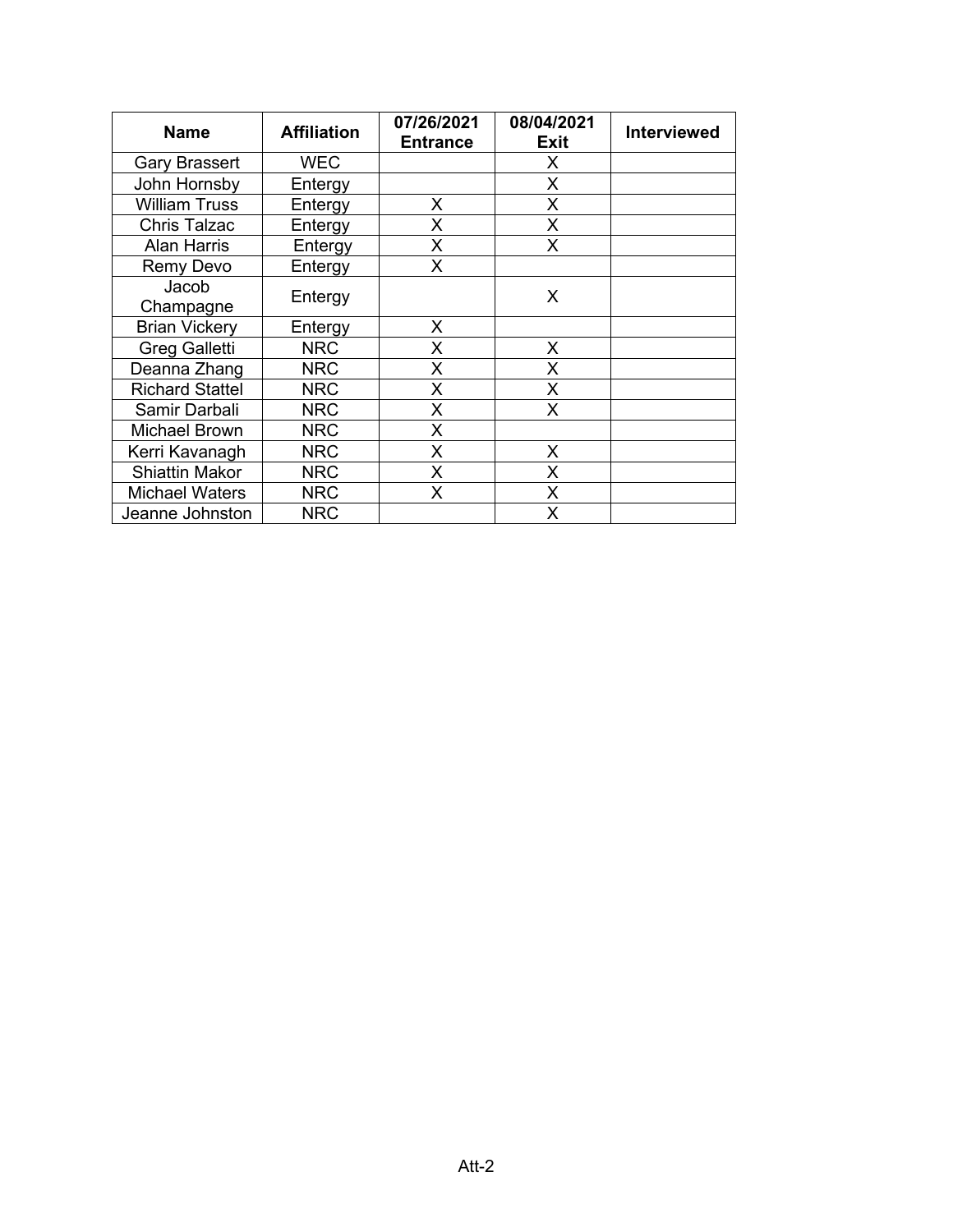## 2. INSPECTION PROCEDURES USED:

IP 43002, "Routine Inspections of Nuclear Vendors," dated July 15, 2013 IP 35710, "Quality Assurance Inspection of Software Used in Nuclear Applications," dated January 30, 2018

## 3. REFERENCES FOR DOCUMENTS REVIEWED

### **Procedures**

- 1. WNA-PQ-00496-CWTR3, "Entergy Operations Inc. Waterford Steam Electric Station Unit 3 Project Quality Plan for the Core Protection Calculator System Upgrade Project," Revision 2, dated May, 2021
- 2. WNA-WI-00403-GEN, "Reporting and Resolution of IV&V RITS Issues Work Instructions," Revision 2, dated October 8, 2018
- 3. W2-5.1-101, "Westinghouse Corrective Action Program Procedure," Revision 7.1, dated February 28, 2020
- 4. W2-5.1-201.W01, "Nuclear Safety Review Staff Work Instruction," Revision 2.1, dated April 22, 2020
- 5. NA 15.1, "Control of Nonconformances," Revision 20.0, dated January 16, 2021
- 6. NA 4.19.9, "Issue Reporting and Resolution," Revision 3.1, dated February 20,2019
- 7. NABU-DP-00014-GEN, "Design Process for Common Q™ Safety Systems," Revision 12, dated September 2020
- 8. W2-9.14-100, "Control of Nonconforming Process Outputs, Products and Services," Revision 2.0, dated February 27, 2018
- 9. W2-8.6-104, "Software Problem Reporting," Revision 1.0, dated September 4, 2018
- 10. WNA-DS-02884-GEN, "Isolated Development Infrastructure Requirements," Revision 3, dated April 2018
- 11. WNA-WI-00412-GEN, "Common Q RITS Work Instruction," Revision 6, dated June 2021
- 12. WNA-IG-00974-GEN, "HU Self-Check/Place-keeping for GICP Shop Personnel," Revision 0, dated July 2021
- 13. NA 10.1.3, "Inspections," Revision 6.1, dated February 15,2019
- 14. QA-2.9, "Qualification of Inspection and Testing Personnel," Revision 4.0, dated June 24, 2021
- 15. GPECP-PMP-2019-000020, "Waterford 3 Core Protection Calculator Upgrade Project Management Plan," Revision 2, dated April 3, 2019
- 16. WNA-WI-00412-GEN, "Common Q RITS Work Instruction", Revision 6, dated June 8, 2021

## WF3 CPCS Upgrade Project Documents

- 17. WNA-PD-00594-CWTR3, "Software Development Plan for the Core Protection Calculator System Upgrade Project," Revision 3, dated June 2021
- 18. WNA-PT-00303-CWTR3, "Test Plan for the Common Q Core Protection Calculator System," Revision 2, dated April 2021
- 19. WNA-DS-04517-CWTR3, "System Requirements Specification for the Core Protection Calculator System," Revision 5, dated December 2020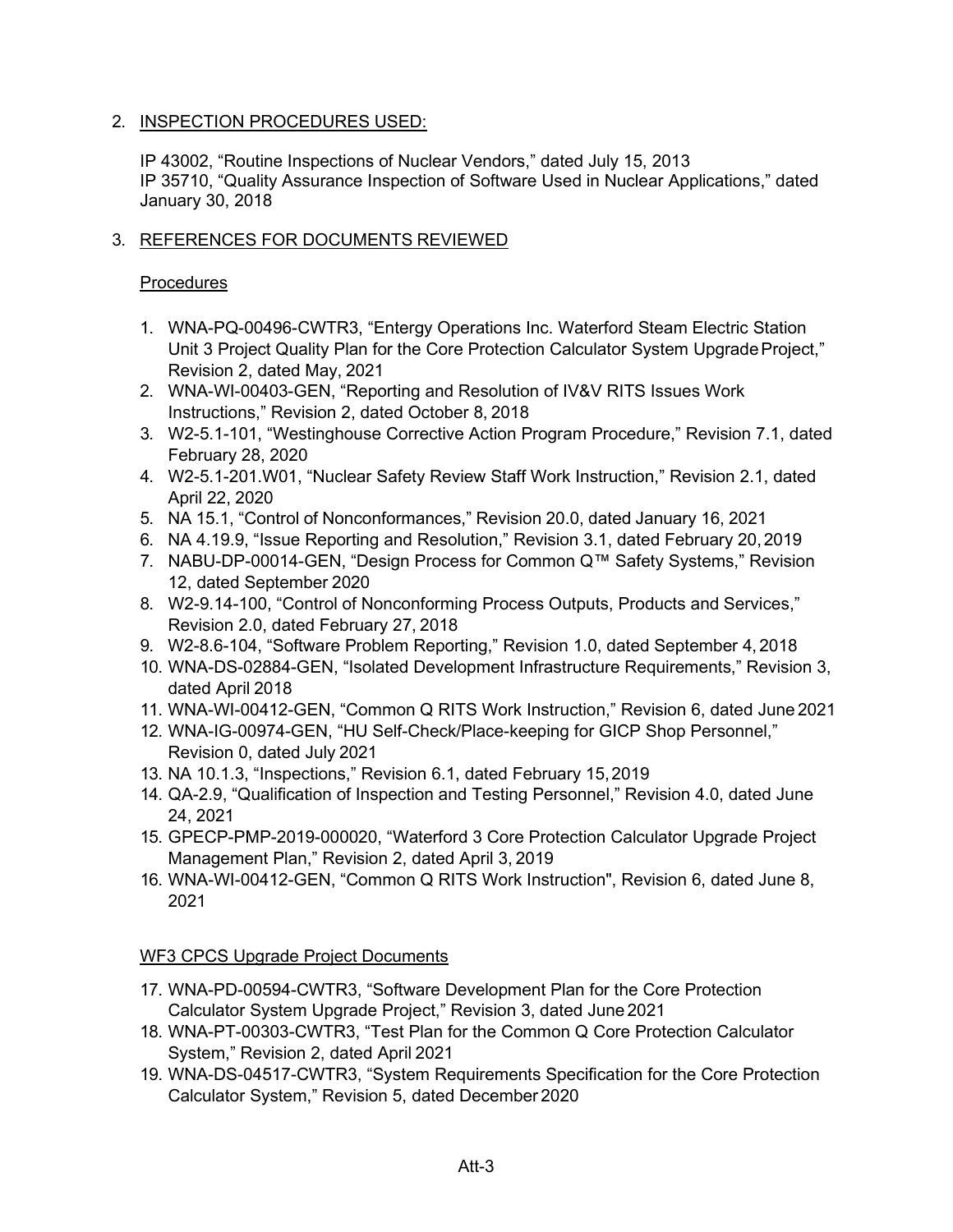- 20. WNA-DS-04618-CWTR3, "Software Requirements Specification for the Common Q Core Protection Calculator System," Revision 3, dated June 2021
- 21. WNA-DS-04650-CWTR3, "Hardware Design Description for the Core Protection Calculator System," Revision 3, dated April 2021
- 22. WNA-SD-00691-CWTR3, "Software Design Description for the Common Q Core Protection Calculator System CEA Position Processor," Revision 1, dated July 2021
- 23. WNA-RTM-00076-CWTR3, "Requirements Traceability Matrix for the Core Protection Calculator System Upgrade Project," Revision E, dated July 7, 2021
- 24. 00000-ICE-30158, "System Requirements Specification for the Common Q Core Protection Calculator System," Revision 14, dated 2015
- 25. 14273-ICE-37781, "Requirements Traceability Matrix for the Arizona Public Service CPCS Project," Revision 00, dated July 2003
- 26. WCAP-16096-P-A, "Software Program Manual for Common Q™ Systems," Revision 5, dated November 2018
- 27. SPEC-18-00005-W, "Core Protection Calculator System Procurement Specification," Revision 0, dated July 24, 2019
- 28. 00000-ICE-3233, "Software Requirements Specification for the Common Q Core Protection Calculator System," Revision 9, dated January 2015
- 29. WNA-PV-00110-CWTR3, "Software Verification & Validation Plan for the Core Protection Calculator System Upgrade Project," Revision 1, dated June2021
- 30. WNA-VT-00839-CWTR3, "IV&V Task Report for Software Design Evaluation and Traceability Analysis," Revision 0, dated March 2021
- 31. WNA-VT-00845-CWTR3, "IV&V Task Report for Evaluation of AUXCPC Custom PC Element Library," Revision 0, dated July 2021
- 32. WNA-VT-00846-CWTR3, "IV&V Task Report for Evaluation of CEAC Custom PC Element Library," Revision 0, dated July 2021
- 33. WNA-VT-00847-CWTR3, "IV&V Task Report for Evaluation of CPCOPT Custom PC Element Library," Revision 0, dated July 2021
- 34. WNA-VT-00848-CWTR3, "IV&V Task Report for Evaluation of CPP Custom PC Element Library," Revision 0, dated July 2021
- 35. WNA-VR-00573-CWTR3, Common Q Core Protection Calculator Flat Panel Display Code Review Report, Revision 0, dated July 2021
- 36. WNA-VR-00574-CWTR3, "Code Review Report for Common Q Core Protection Calculator AC160 Applications," Revision 0, dated July2021
- 37. WNA-AR-00861-CWTR3, "Software Hazard Analysis for the Common Q Core Protection Calculator System," Revision 3, dated June 2021
- 38. WNA-AR-00909-CWTR3, "Failure Mode and Effects Analysis for the Core Protection Calculator System," Revision 1, dated March 2020
- 39. WNA-PC-00069-CWTR3, "Configuration Management Plan for the Core Protection Calculator System Upgrade Project," Revision 1, dated July 2019
- 40. WNA-TP-06781-CWTR3, "Four Channel System Test Procedure for the Common Q Core Protection Calculator System," Revision 0, dated July 2021
- 41. WNA-IG-00942-CWTR3, "Site Installation Guideline for the Auxiliary Protective Cabinets," Revision 0, dated February 2021
- 42. SCD-WEC-0001, "Westinghouse Source Control Drawing for PC Node Box Product Specification Gen 2a," Revision M, dated March 11, 2020
- 43. 2E10723, "Node Box Outline and Installation," Revision 2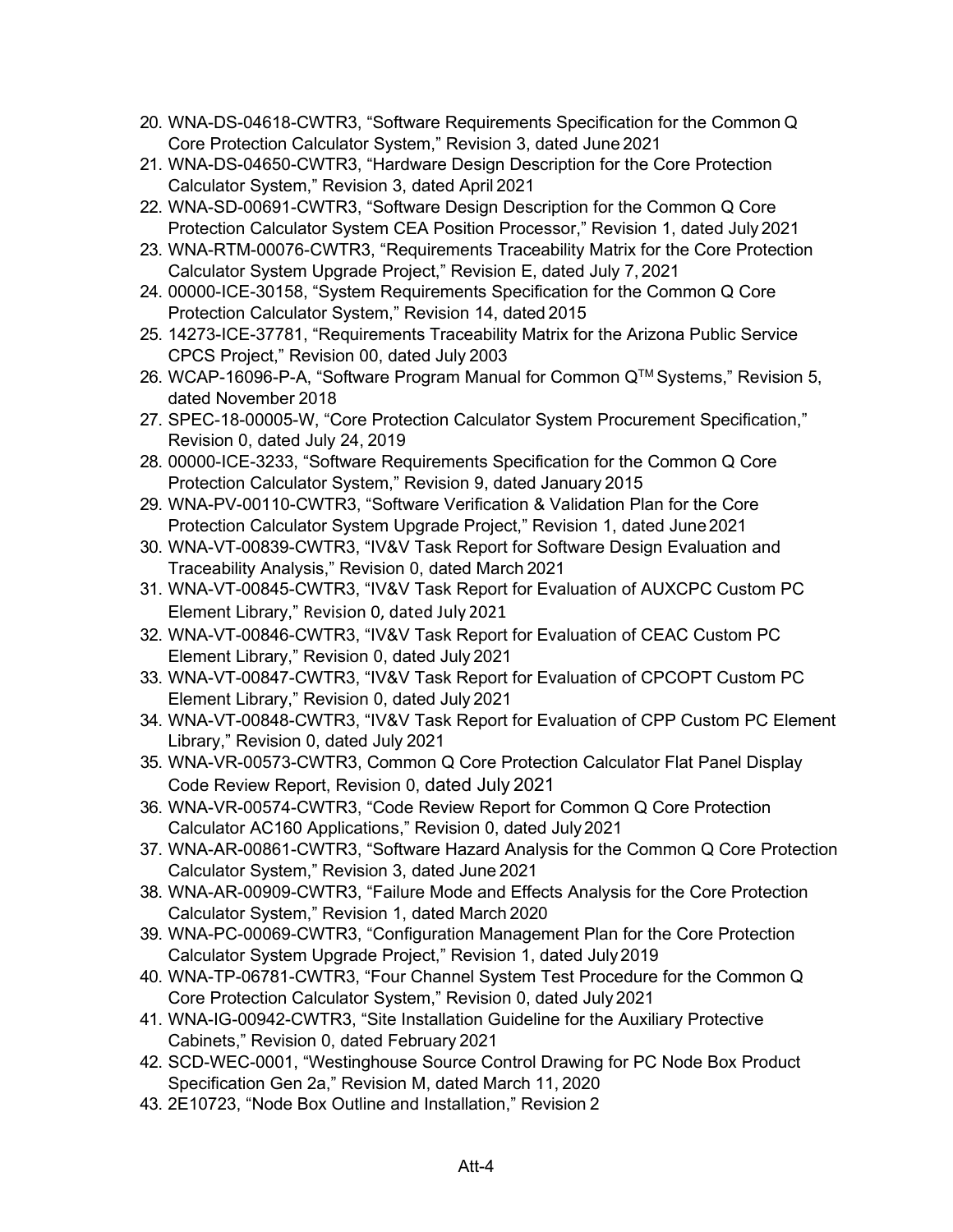- 44. 10125D54, "Standard Safety Generation II-A PC Node Box Hardware Procurement," Revision 8
- 45. 2E10700, "CPCS Mounting and Installation," Revision 2
- 46. 2E10726, "APC MUX Assembly", Revision 7
- 47. 3D91672, "Standard Safety Flat Panel Display System Hardware Procurement," Revision 47

### Purchase Orders

- 48. Purchase Order 10587546, Revision 2, dated August 15, 2019
- 49. Purchase Order 10587546, Revision 3, dated October 23, 2019

#### Request for Engineering Change

- 50. WT3-CPCS-00097, "Cost Collection: Maximum Subgroup Deviation Calculation Correction," dated April 19, 2021
- 51. WT3-CPCS-00098, "Cost Collection: Safety Software RITSs identified by SD, SW, IV&V, and Test through 4/23/2021," dated April 19, 2021

### I&C Issue Tracking System (RITS)

- 52. RITS 75864, "EQ restrictions documented into the technical manuals, CPC and Mux," dated April 15, 2021
- 53. RITS 76208, "WF3 CPCS," dated July 21, 2021
- 54. RITS 76255, "WF3 Formal Four Channel Testing failure 7.6 System Fault Tests: Loss of CEAPDS Data Links," dated August 2, 2021
- 55. RITS 72885, "Discrepancies identified during software design evaluation and software design traceability analysis," dated January 15, 2021
- 56. RITS 73235, "Discrepancies between Legacy SRS (00000-ICE-3233, Rev 9) and SDD (WNA-SD-00685-CWTR3 Rev 0)," dated March 16, 2021
- 57. RITS 75974, "UPDTMOD8 Custom PC Element (CPCE) Element Software Test (EST) findings identified during dry-runs," dated May 11,2021
- 58. RITS 76081, "CEAPD Incorrect display of CEA positions for Shutdown Group A,"dated June 1, 2021
- 59. RITS 76181, "Waterford 3: Four Channel System Testing: Time Response Criteria for THOT and TCOLD inputs," dated July 13, 2021
- 60. RITS 75828, "WF3: Maximum subgroup deviation output update," dated April 5,2021
- 61. RITS 73164, "Discrepancies found between 00000-ICE-3233 Revision 9 and source code," dated March 2, 2021
- 62. RITS 75801, "Recommended Clarifications to WNA-PT-00303-CWTR3, Revision 1," dated March 25, 2021
- 63. RITS 76112, "Channel A and Channel D relay errors caused by mechanical issues," dated June 16, 2021
- 64. RITS 76150, "HSL link errors on WF3 CPCS Channel B," dated July 28,2021
- 65. RITS 73198, "Inconsistent conventions used for numbering bits in error codes," dated March 8, 2021